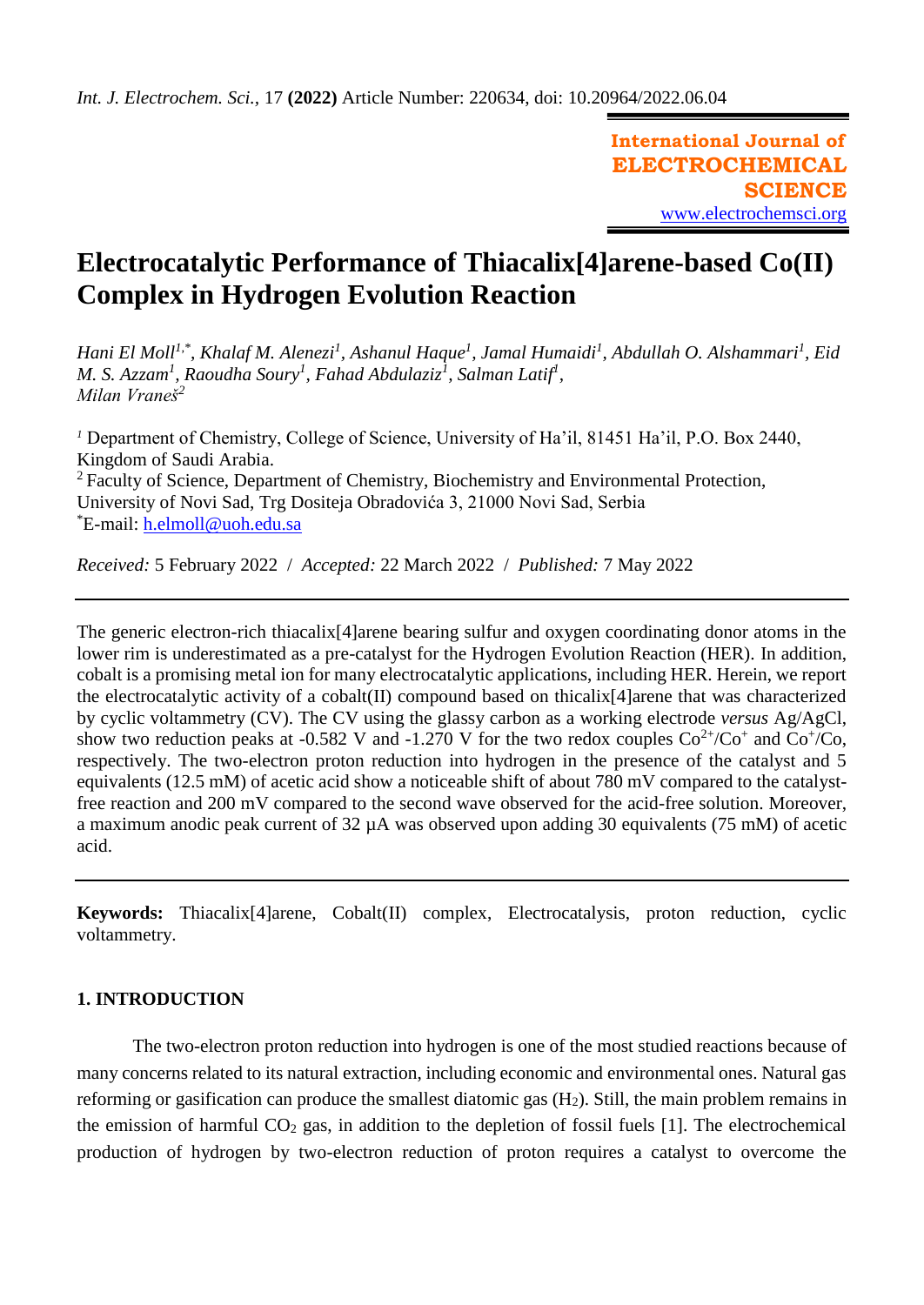overpotential. The electrocatalysts based on noble transition metals have shown great activities in HER [2].

Nevertheless, their high cost pushed the scientists to find alternatives based on cheap metals and electron-rich multidentate ligands. Therefore, supramolecular platforms such as the tetradentate electron-rich porphyrin displaying four nitrogen coordinating atoms in the internal ring of the molecule have been studied intensively [3, 4]. For example, Lei and co-workers studied the electrocatalytic activities of metal-based tetrakis(pentafluorophenyl)porphyrin. While the cyclic voltammetry of the free ligand showed two reversible redox couples at -1.17 and -1.61 V *vs* ferrocene and using the glassy carbon as working electrode, its complexes based on Co(II), Ni(II), Cu(II) and Zn(II) also presented two reversible reduction waves. For the cobalt complex, the first reduction wave  $(E_{1/2} = -1.02)$  appeared to be suitable for proton reduction and the maximum current was reached after adding 140 equivalents of trifluoroacetic acid [5]. The electrocatalysts based on S-containing counterparts have often shown better activities [6]. In this context, TC4A started attracting more attention for electrocatalytic reactions, including HER over C4A (Fig. 1).



**Figure 1.** The chemical structure of calix<sup>[4]</sup>arene (C4A) and thiacalix<sup>[4]</sup>arene (TC4A)

These chemically and thermally stable molecules possess four sulfur atoms arranged on a circular line and bridging four phenolic units. This arrangement made them strongly coordinate platforms for transition metals where the guests are logged on the cavity entrance. Therefore, they were widely used to extract metal ions from an aqueous medium [7, 8]. In addition, many scientists isolated coordination compounds based on TC4A with transition metals such as Cu(II), V(V), W(VI), Mn(II), Ni(II), Pd(II) and Fe(III) [9-11]. Most of these complexes were characterized by single-crystal X-ray diffraction and studied for their magnetic properties. In addition, Bilyk and co-workers prepared trinuclear species of Zn(II) and Co(II) based on TC4A ligand [12]. To the best of our knowledge, none of these reported complexes based on TC4A was studied for the Hydrogen Evolution Reaction (HER). However, only a few examples were reported, but all of them contain noble metals encapsulated in a pocket formed between TC4A. For example, Zhang and co-workers prepared an {Ni24} cluster forming a pocket between six TC4A. The authors encapsulated an ultrafine Pt nanocluster and suggested that the HER is carried close to the metal centre in a confined space [13]. In addition, the electrocatalytic activities of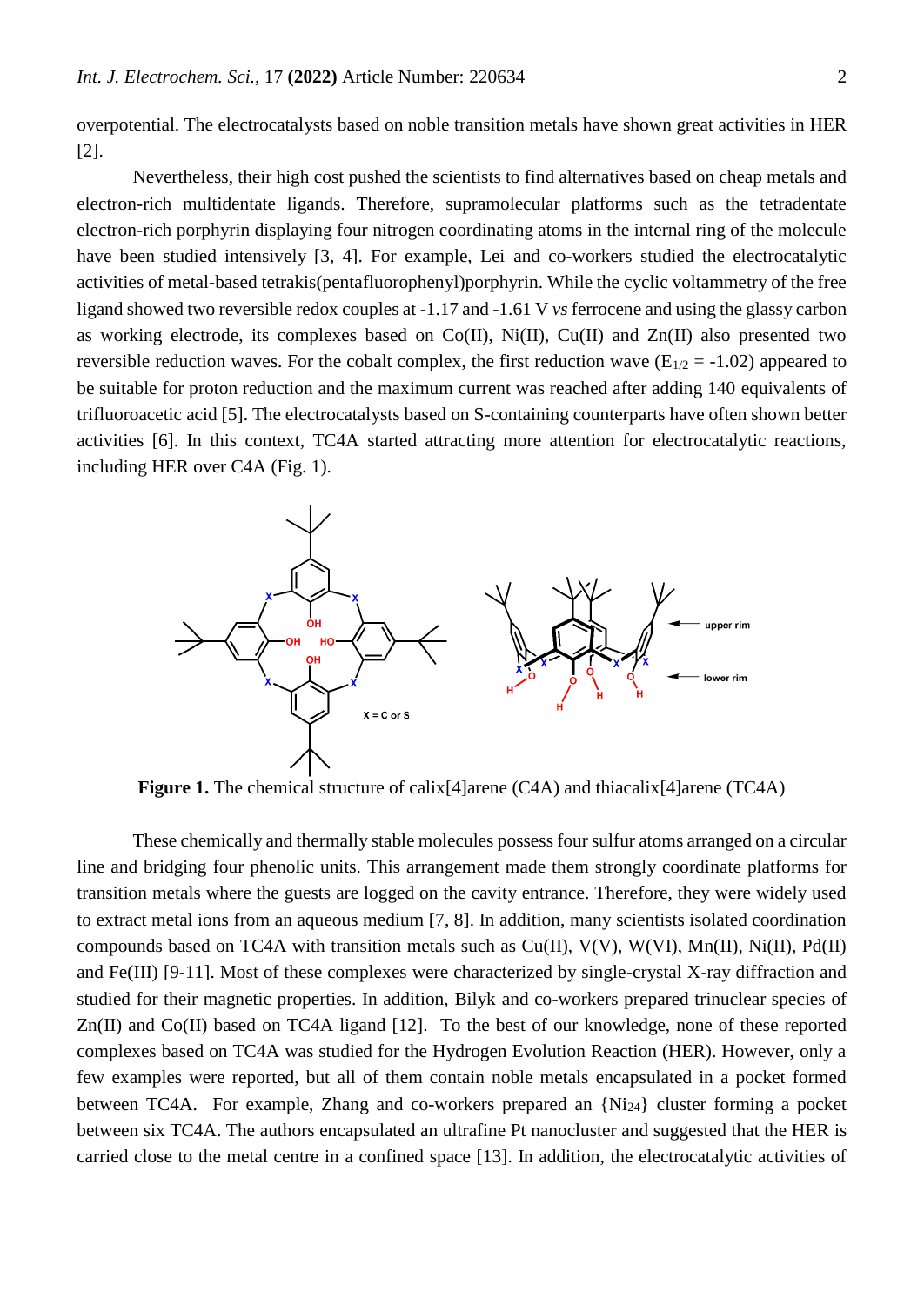other species were also studied in HER, Oxygen Evolution Reaction (OER), hydrogen oxidation, oxygen reduction, and Glucose Oxidation Reaction (GOR) [14-16].

In this paper, we report the electrochemical characterization of a reported Co(II) coordination complexes based on TC4A ligand and its electrochemical activities toward hydrogen production by twoelectron reduction of protons.

## **2. EXPERIMENTAL SECTION**

## *2.1. Materials*

The starting materials were purchased from Merck and Acros Organics through Afaq Sada Trading Est and used as received (Table 1). The ligand TC4A was prepared using a microwave technique based on a reported procedure [17]. The complex (**1**) was synthesized according to a protocol described in the literature [12]. All analytical data were consistent with the literature data and confirmed the structure of the synthesized ligand and complex.

**Table 1.** The used chemical of the synthesis TC4A and complex 3

| # | Chemical name                       | Source                | Purity              | CAS number |
|---|-------------------------------------|-----------------------|---------------------|------------|
|   | 4-tert-butylphenol                  | Merck                 | 99 %                | 98-54-4    |
|   | Sulfur                              |                       | 99.98 %             | 7704-34-9  |
| 3 | Tetraethylene glycol dimethyl ether |                       | $>99\%$             | 143-24-8   |
| 4 | Sodium hydroxide                    |                       | $>98\%$             | 1310-73-2  |
| 5 | Hydrochloric acid. 37 %             |                       | $>99.8\%$           | 7647-01-0  |
| 6 | Triethyl amine                      | <b>Acros Organics</b> | 99.7 %              | 121-44-8   |
|   | Solvent                             | <b>Acros Organics</b> | Analytical standard |            |

#### *2.2. Electrochemical measurements*

Electrochemical measurements are performed at 25 ºC using a standard three-compartment cell with the working glassy carbon electrode (surface  $= 0.07$  cm<sup>2</sup>), the reference Ag/AgCl electrode and platinum wire as the counter electrode. Before use, the working electrode is polished using emery papers of different grades, then washed with the used solvent and dried. Potentiostat (Autolab PGSTAT 128N) and NOVA 1.10 software are used for recording and processing the electrochemical data.

### **3. RESULTS AND DISCUSSION**

Compound 1 was produced based on a reported reaction between TC4A (1.0 g, 1.19 mmol) and  $[Co(DMF)_6]$  $(CIO_4)_2$  (2.12 g, 3.04 mmol) in dimethylformamide (DMF) in the presence of triethylamine (Et3N) [12]. The recorded analytical data are coherent with the literature. The structure is a trinuclear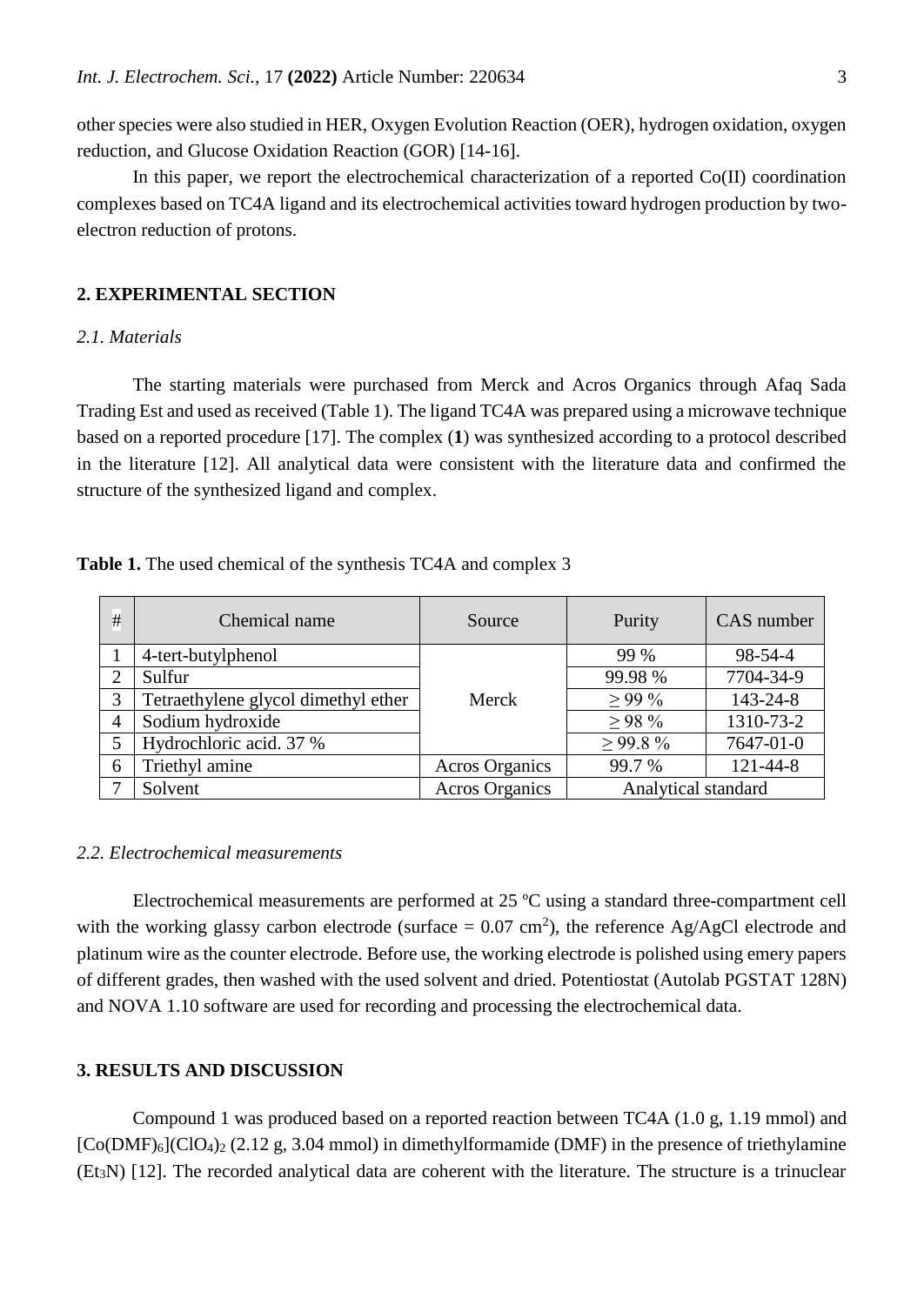cluster of cobalt ions connected by one or two oxygens of the phenol groups. The three metal ions are sandwiched between two TC4A in cone conformation. The coordination sphere of the cobalt is CoO<sub>4</sub>S<sub>2</sub>, and the geometry is nearly octahedral (Fig. 2). It is worth noting that one S atom of each TC4A is left uncoordinated. This would be of great interest for any catalytic reaction to stabilize the catalyst and recover. In addition, we believe that the metal centers close to the cavity give the chance of carrying the HER in confined space because of the small size of both  $H^+$  and  $H_2$ .



**Figure 2**. Side and top views of the structure of **1**. The hydrogen atoms are omitted for more clarity.



**Figure** 3**.** Cyclic voltammetry of Co(II) complex in DMF solution (2.5 mM) containing 0.2 M [NBu<sub>4</sub>][BF<sub>4</sub>] at carbon electrode *vs* Ag/AgCl at a scan rate of 100 mVs<sup>-1</sup>.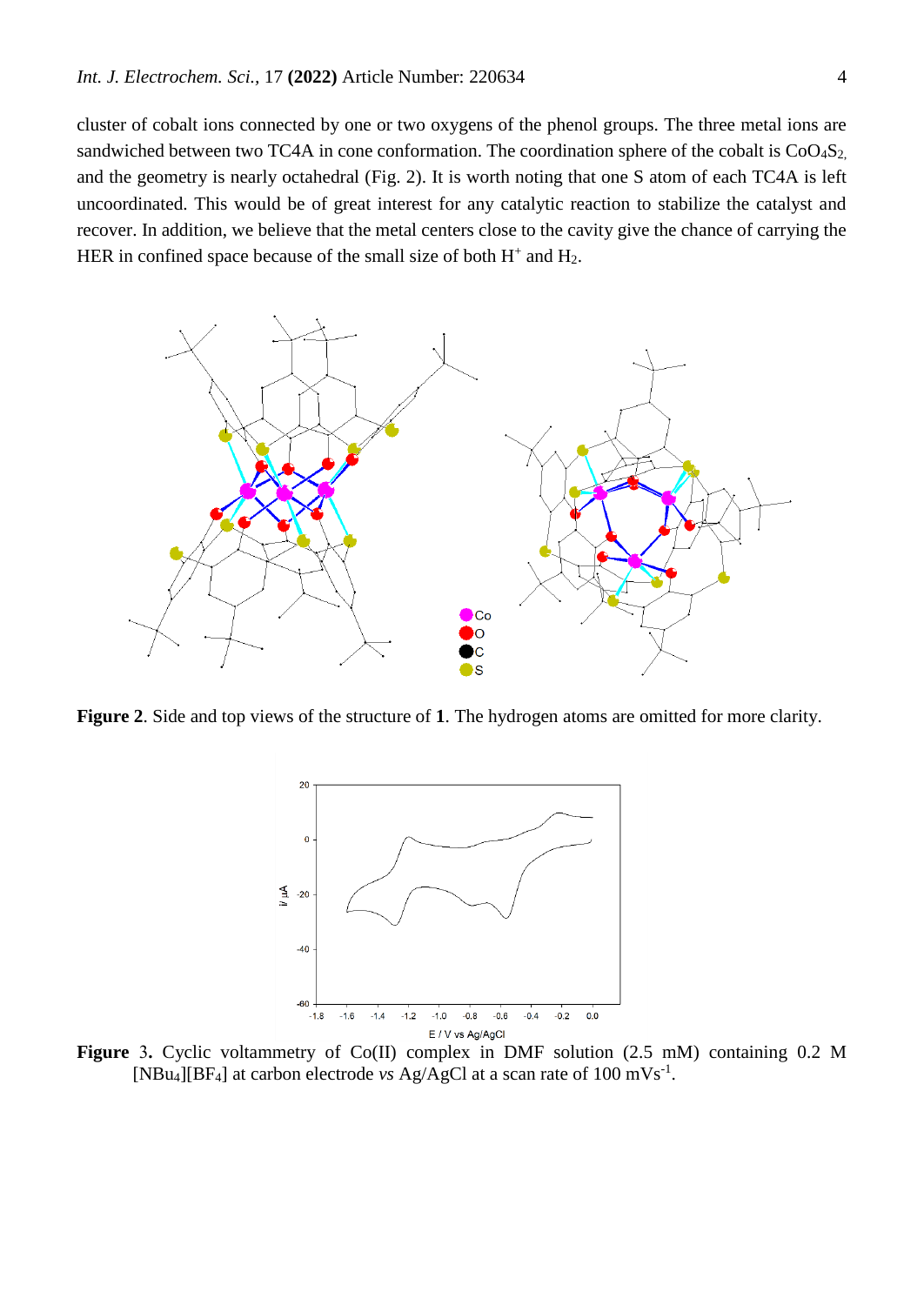

**Figure** 4**.** Left: Cyclic voltammetry of a solution of DMF containing 2.5 mM of Co(II) complex and 0.2 M of [NBu4][BF4] at carbon electrode *vs* Ag/AgCl at different scan rates. Right : The root square of the peak potential *vs* the peak current. The different scan rate of the CVs is as following: brown: 100 mVs<sup>-1</sup>, magenta: 80 mVs<sup>-1</sup>, blue: 60 mVs<sup>-1</sup>, green, 40 mVs<sup>-1</sup> and red: 20 mVs<sup>-1</sup>.



Figure 5. Cyclic voltammetry of the catalyst-free solution of DMF contained 20 mM CH<sub>3</sub>COOH and 0.2 M [Bu4N][BF4], scan rate 100mVs-1 at glassy carbon electrode *vs* Ag/AgCl

Cyclic voltammetry of a DMF solution containing 2.5 mM complex **1** and 0.2 M tetrabutylammonium tetrafluoroborate, [NBu4][BF4] (electrolyte) was recorded on glassy carbon using platinum wire as counter electrode *vs* Ag/AgCl. Figure 3 shows two reduction peaks of the redox couples  $Co<sup>2+</sup>/Co<sup>+</sup>$  and  $Co<sup>+</sup>/Co$  at -0.582 V and -1.270 V, respectively. The CV at different scan rates ranging from 20 mV to 100 mV show a proportional increase of the height of the peak current. This is reflected in a linear dependence of the root square of the scan rate *versus* the anodic peak current at constant temperature (Fig. 4). In accordance with the work of Dylla and co-workers, this indicates the nonabsorption process at the electrode [18].

The activity of complex 1 was further evaluated in the two-electron reduction of a proton into hydrogen in the presence of acetic acid. The proton reduction in the above-mentioned solution occurs at -1.070 V in the presence of 5 equivalents (12.5 mM) of acetic acid, with a shift of about 200 mV to the more positive potentials compared to the second wave of the acid-free solution (Fig. 7A). This shift increases with the acetic acid equivalent until the saturation, 360 mV with 35 equivalents (87.5 mM) of acids (Fig. 7B). Notably, a considerable shift of about 780 mV is observed compared to the proton's direct reduction in a catalyst-free solution (Fig. 5). Similarly, the peak current increases with the number of acetic acids from an original value of 14  $\mu$ A for the acid-free solution until a maximum of 33  $\mu$ A with 35 equivalents (87.5 mM) of acetic acid (Fig. 7C). In the literature, other cobalt(II) coordination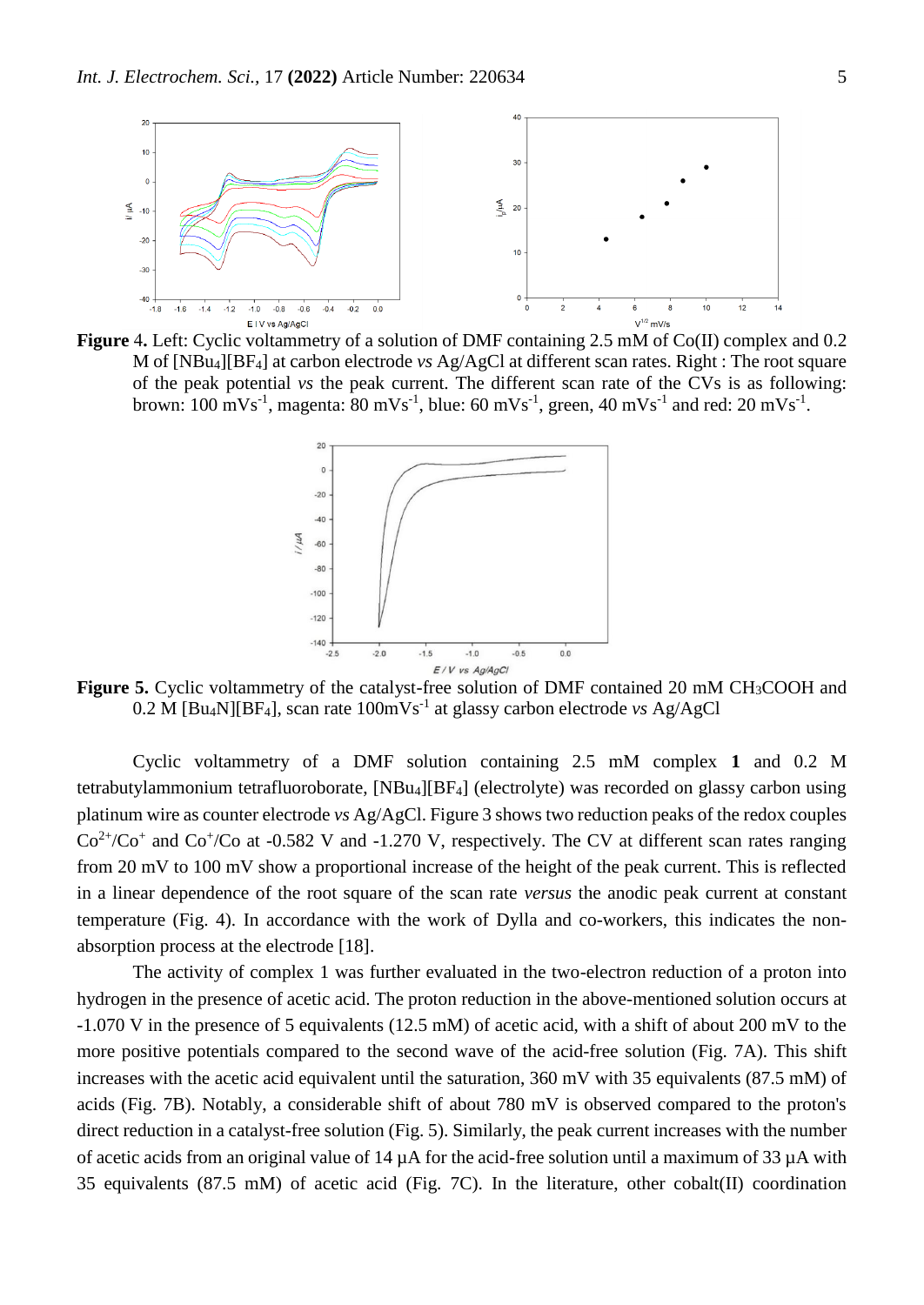complexes based on ligands such as porphyrin or pyridoxal thiosemicarbazone have been used in HER (Table 2). Comparing the onset potential shift *versus* the catalyst-free proton reduction reaction, the complex 9 formed of divalent cobalt ion and pyridoxal thiosemicarbazone ligand show the lower shift estimated to 270 mV under the same conditions of our catalytic studies [19]. However, compared to the well-known pre-catalysts porphyrin ligand, Beyene and co-workers prepared and studied seven cobalt(II) complexes of porphyrin substituted on the *meso*-positions by *para*-substituted phenyl with electron-donating or electron-withdrawing groups (Fig. 6). Even though the electrocatalytic studies are performed in DMSO using the glassy carbon working electrode and the standard hydrogen electrode (NHE) as a reference, only complex 4 shows better results than our complex in terms of onset potential shift *versus* the catalyst-free reaction. The authors relate the best results of the complex bearing -SO<sub>3</sub>H groups to the higher acidity. The other complexes, including those bearing acid groups, show a lower shift than the studied complex 1 [20].

| #              | Complex                     | Shift / mV more positive<br>values vs. Ag/AgCl in DMF | Shift / mV more positive<br>values vs. NHE in DMSO | Reference |
|----------------|-----------------------------|-------------------------------------------------------|----------------------------------------------------|-----------|
|                | $[Co3(TC4A)2] (1)$          | 780                                                   |                                                    | This work |
| 2              | $[Co(TPP-COOME)]$ (2)       |                                                       | 620                                                |           |
| 3              | $[Co(TPP-COOH)]$ (3)        |                                                       | 720                                                |           |
| $\overline{4}$ | $[Co(TPP-SO3H)]$ (4)        |                                                       | 890                                                |           |
| 5              | $[Co(TPP)]$ (5)             |                                                       | 560                                                | $[20]$    |
| 6              | $[Co(TPP-NH2)]$ (6)         |                                                       | 630                                                |           |
| 7              | $[Co(TPP-OH)]$ (7)          |                                                       | 470                                                |           |
| 8              | $[Co(TPP-OME)]$ (8)         |                                                       | 490                                                |           |
| 9              | $[Co(PLSC)(SO4)(H2O)2] (9)$ | 270                                                   |                                                    | [19]      |

**Table 2.** Onset potential shift compared to the catalyst-free reaction



**Figure** 6**.** Cobalt(II) porphyrins used in HER in the presence of acetic acid as a source of proton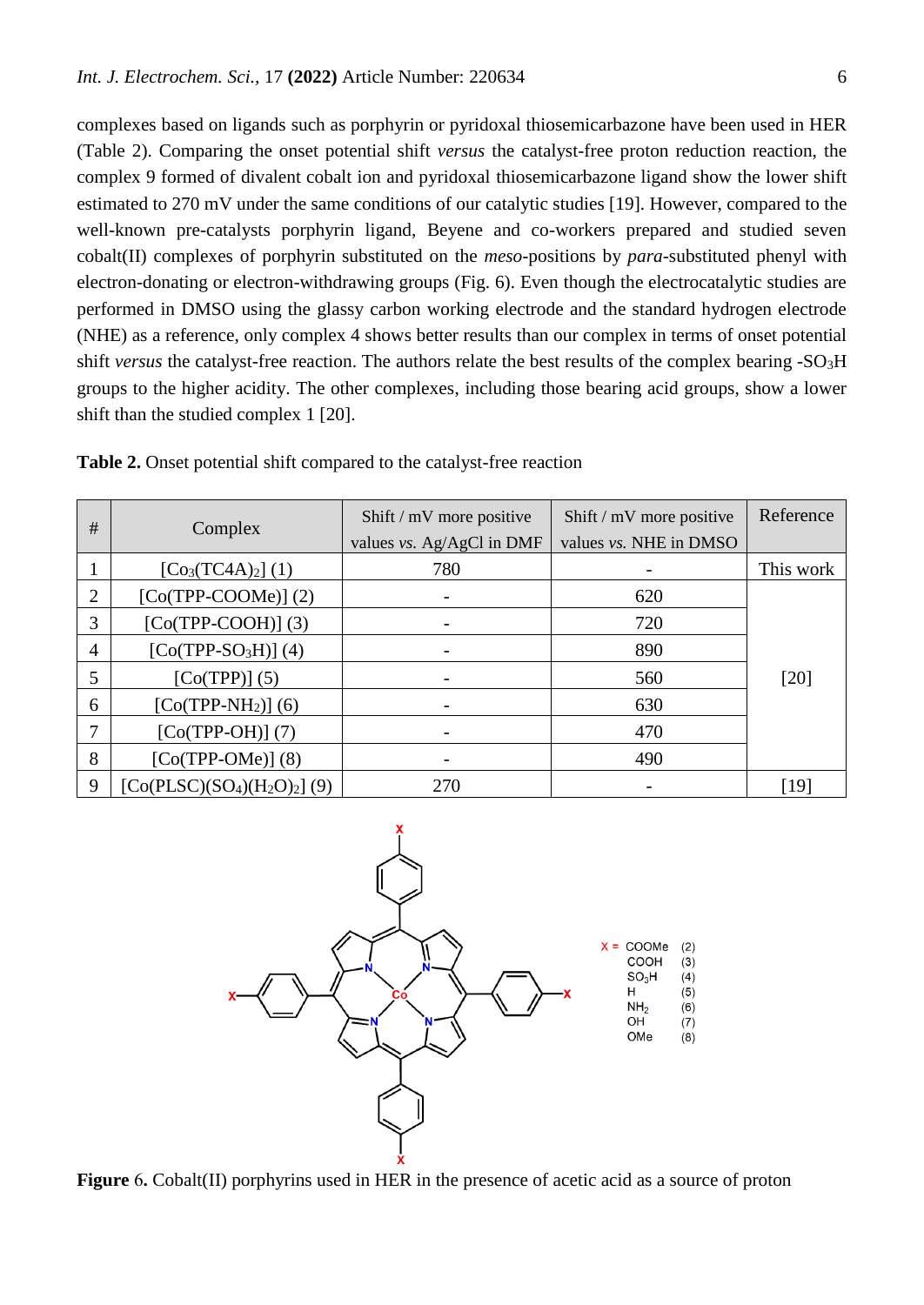

Figure 7. A: Cyclic voltammetry obtained from the solution of DMF contained 2.5 mM Co(II) complex, different equivalents of CH<sub>3</sub>COOH and  $0.2 M$  [Bu<sub>4</sub>N][BF<sub>4</sub>], scan rate  $100mVs^{-1}$  at glassy carbon electrode under N2. B: The peak potential shift *vs* the number of acetic acid equivalent. C: The number of acetic acid equivalent *vs* the peak current.

## **4. CONCLUSION**

A cobalt complex based on the generic electron-rich TC4A ligand has been prepared and characterized by cyclic voltammetry. The second reduction wave at -1.274 V appears suitable for the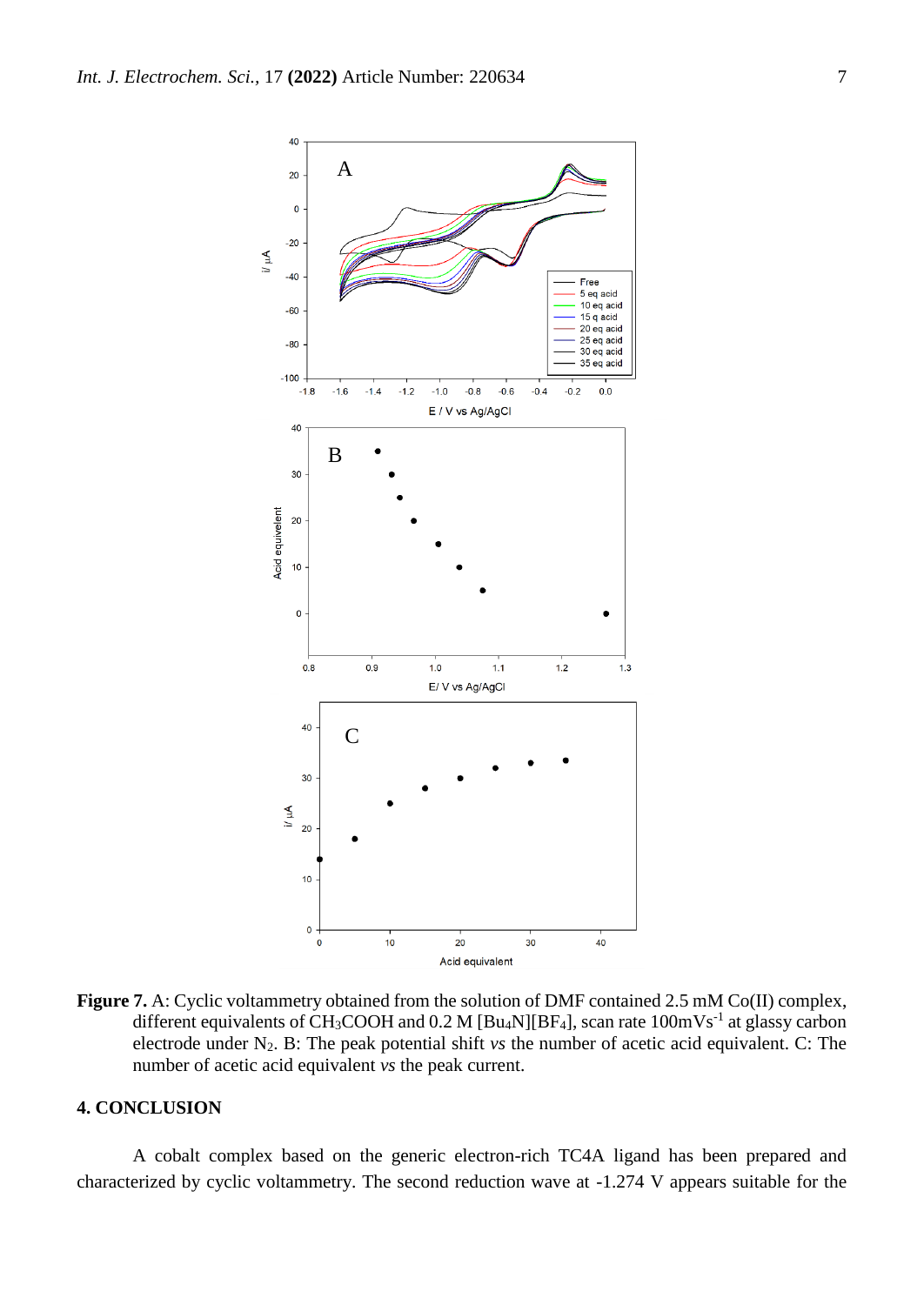HER. However, in the presence of 5 equivalents (12.5 mM) of acetic acid, the potential shift of about 200 mV to reach a maximum of 360 mV with 35 equivalents (87.5 mM) of acids. The peak current reaches its maximum value at  $33 \mu A$ . Based on the complex structure where three cobalt(II) are sandwiched between two TC4A ligands that possess an interior small empty space, we suggest that the catalytic reaction occurs in a confined space close to metal centres. Our compound shows better onset potential activity than other reported cobalt(II) complexes with ligands such as porphyrin or pyridoxal thiosemicarbazone.

#### ACKNOWLEDGEMENT

This research has been funded by Scientific Research Deanship at University of Ha'il - Saudi Arabia though project number RG-20 058

# **References**

- 1. W.F Chen, J.T. Muckerman and E. Fujita, *[Chem. Commun.](http://pubs.rsc.org/en/journals/journal/cc)*, 49 (2013) 8896.
- 2. H. Zhong, C.A. Campos-Roldán, Y. Zhao, S. Zhang, Y. Feng and N. Alonso-Vante, *Catalysts*, 8 (2018) 559.
- 3. (a) K. Alenezi, *Journal of New Materials for Electrochemical Systems*, 20 (2017) 043. (b) K. Alenezi, *Int. J. Electrochem. Sci.*, 12 (2017) 812.
- 4. B.B. Beyene and C.H. Hung, *Coord. Chem. Rev.*, 410 (2020) 213234.
- 5. H. Lei, Y. Wang, Q. Zhang and R. Cao, *[Journal of Porphyrins and Phthalocyanines](https://www.worldscientific.com/worldscinet/jpp)*, 24 (2020) 1361.
- 6. H. El Moll, J.C. Kemmegne-Mbouguen, M. Haouas, F.Taulelle, J. Marrot, E. Cadot, P. Mialan, S. Floquet and A. Dolbecq., *Dalton Trans*., 41 (2012) 9955.
- 7. N. Iki, N. Morohashi, F. Narumi and S. Miyano, *Bull. Chem. Soc. Jpn.*, 71 (1998) 1597.
- 8. R. Kumar, Y. O. Lee, V. Bhalla, M. Kumar and J. S. Kim, *Chem. Soc. Rev.*, 43 (2014) 4824.
- 9. G. Mislin, E. Graf, M.W. Hosseini, A. Bilyk, A. K. Hall, J. M. Harrowfield, B. W. Skelton and A.H. White, *Chem. Commun.*, 1999 (1999) 373.
- 10. A. Bilyk, J.W. Dunlop, R.O. Fuller, A.K. Hall, J.M. Harrowfield, M.W. Hosseini, G. A. Koutsantonis, I.W. Murray, B.W. Skelton, R.L. Stamps, and A.H. White, *Eur. J. Inorg. Chem.*, 2010 (2010) 2106.
- 11. R.O. Fuller, K.L. Livesey, R.C. Woodward, A.J. McKinley, B.W. Skelton, and G.A. Koutsantonis, *Aust. J. Chem.*, 67 (2014) 1588.
- 12. A. Bilyk, A.K. Hall, J.M. Harrowfield, M.W. Hosseini, G. Mislin, B.W. Skelton, C. Taylor and A.H. White, *Eur. J. Inorg. Chem.*, 2000 (2000) 8232826.
- 13. S. Wang, X. Gao, X. Hang, X. Zhu, H. Han, W. Liao, and W Chen, *[J. Am. Chem. Soc.](http://pubs.rsc.org/en/journals/journal/cc)*, 138 (2016) 16236.
- 14. P. Zhang, Y. Wang, D. Zhang, C. Liu, D. Wang, S. He, G. Hub and X. Tang, *[RSC](http://pubs.rsc.org/en/journals/journal/cc) Adv.,* 6 (2016) 91910.
- 15. B. Genorio, D. Strmcnik, R. Subbaraman, D. Tripkovic, G. Karapetrov, V.R. Stamenkovic, S. Pejovnik and N.M. Markovi´c, *Nat. Mat.*, 9 (2010) 998.
- 16. (a) S. Wang, X. Gao, X. Hang, X. Zhu, H. Han, X. Li, W. Liao and W. Chen, *[J. Am. Chem. Soc.](http://pubs.rsc.org/en/journals/journal/cc)*, 140 (2018) 6271. (b) K. Li, Z. Zhuang, W. Chen and W. Liao, *Cryst. Growth Des.*, 20 (2020) 4164.
- 17. Y.K. Agrawal and J.P. Pancholi, *Synthetic Communications: An International Journal for Rapid Communication of Synthetic Organic Chemistry*, 38 (2008) 2446.
- 18. A.G. Dylla, G. Henkelman, and K.J. Stevenson, *Acc. Chem. Res.*, 46 (2013) 1104.
- 19. V. Jevtovic, K.M. Alenezi, H. El Moll, A. Haque, S.A. Al-Zahrani, J. Humaidi and D. Vidovic, *J.*